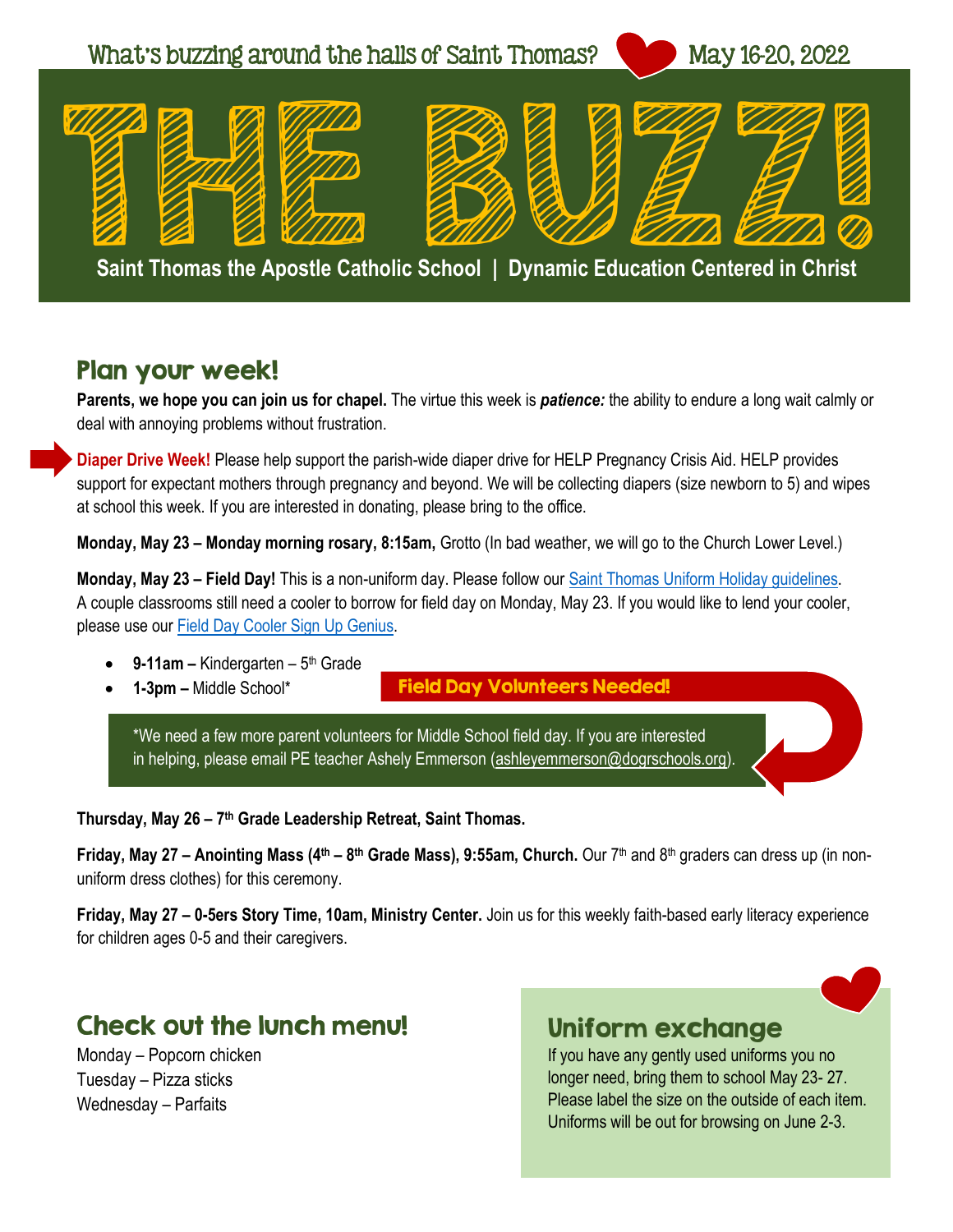## Sign up today!

♥ **Parents, volunteer in the lunchroom:** You still have time! Even if you just have an hour to spare, we would love to have an extra set of hands to support our school lunch program. [Sign up to volunteer in our lunchroom!](https://www.signupgenius.com/go/10c0f49aca72caaf4c16-lunchroom)

♥ **Traveling rosary:** There are just a couple of opportunities left to sign up for our Traveling Rosary. If you are interested, sign up using our [Traveling Rosary Sign Up Genius.](https://www.signupgenius.com/go/9040e4aa9af29a31-traveling)

**♥ 2022-23 fall sports sign up:** GRACEAC will offer tackle football, volleyball, boys soccer, cross country, and sideline cheer for next year's 5<sup>th</sup>-8<sup>th</sup> graders. Additionally, flag football and sideline cheer will be offered for next year's 3<sup>rd</sup> and 4<sup>th</sup> graders. The price for 3rd and 4th grade fall sports is \$95 per child, which parents can pay through TeamSnap during registration. These sports will (tentatively) start the week of August 8.

- 5<sup>th</sup>-8<sup>th</sup> [GRACEAC sports sign up](https://go.teamsnap.com/forms/314220)
- 3rd-4<sup>th</sup> [GRACEAC sports sign up](https://go.teamsnap.com/forms/314224)

## Home & School news!

**♥ Last meeting:** Join us on Tuesday, June 7 for Home and School Wrap Up meeting! Last meeting of the year Tuesday, June 7 at 3:25pm at Wilcox Park.

**♥ Home and School fun:** Home and School has arranged for the Kona Ice Truck to be in the school parking lot on the last day of school, 11am-12noon. We will be sponsoring an icee for all students. Students can grab one as they leave and, if possible, pack a picnic lunch and join other Saint Thomas families at Wilcox Park.

**♥ Uniform exchange:** If you have any gently used uniforms you no longer need, please bring them to school next week, May 23- 27. Please label the size on the outside of each item. This will help with organizing. Uniforms will be out for browsing on June 2-3. Thank you!

♥ **End-of-year service opportunity:** We know this is a very busy time of year, but we hope you will open your hearts to another opportunity to help two of the King's Table families we sponsored at Christmastime. These families have children with special needs and they are living in poverty; they are so grateful for anything we can do for them. Please look at their lists of needs and wants, and consider helping, if you can. Items need not be wrapped. Thank you!

- Preschool- Grade 3[: https://www.signupgenius.com/go/904084BABAD2EA57-summer1](https://www.signupgenius.com/go/904084BABAD2EA57-summer1)
- Grades 4-8[: https://www.signupgenius.com/go/904084BABAD2EA57-summer](https://www.signupgenius.com/go/904084BABAD2EA57-summer)

# Keep in mind!

**♥ Library books:** Please look for and return all overdue library books or clear accounts if a book has been lost. Contact Mrs. Walch at [libadmin@stthomasgr.org](mailto:libadmin@stthomasgr.org) for details. The library will be closed effective May 23 for the end of year inventory.

♥ **Altar serving:** If you have a child (5th grade or older) interested in being an altar server for Mass, please contact Lori Vernon [\(lorivernon@stthomasgr.org\)](mailto:lorivernon@stthomasgr.org) at the Parish.

♥ **Summer camps:** West Catholic has scheduled summer camps for kids. To find opportunities for your kids, visit [www.grwestcatholicprograms.org/athletics.cfm](http://www.grwestcatholicprograms.org/athletics.cfm) and [www.grwestcatholicprograms.org/fine-arts-camp.cfm.](http://www.grwestcatholicprograms.org/fine-arts-camp.cfm) For Catholic Central Camps, visit [https://www.catholiccentralcamps.org/.](https://www.catholiccentralcamps.org/)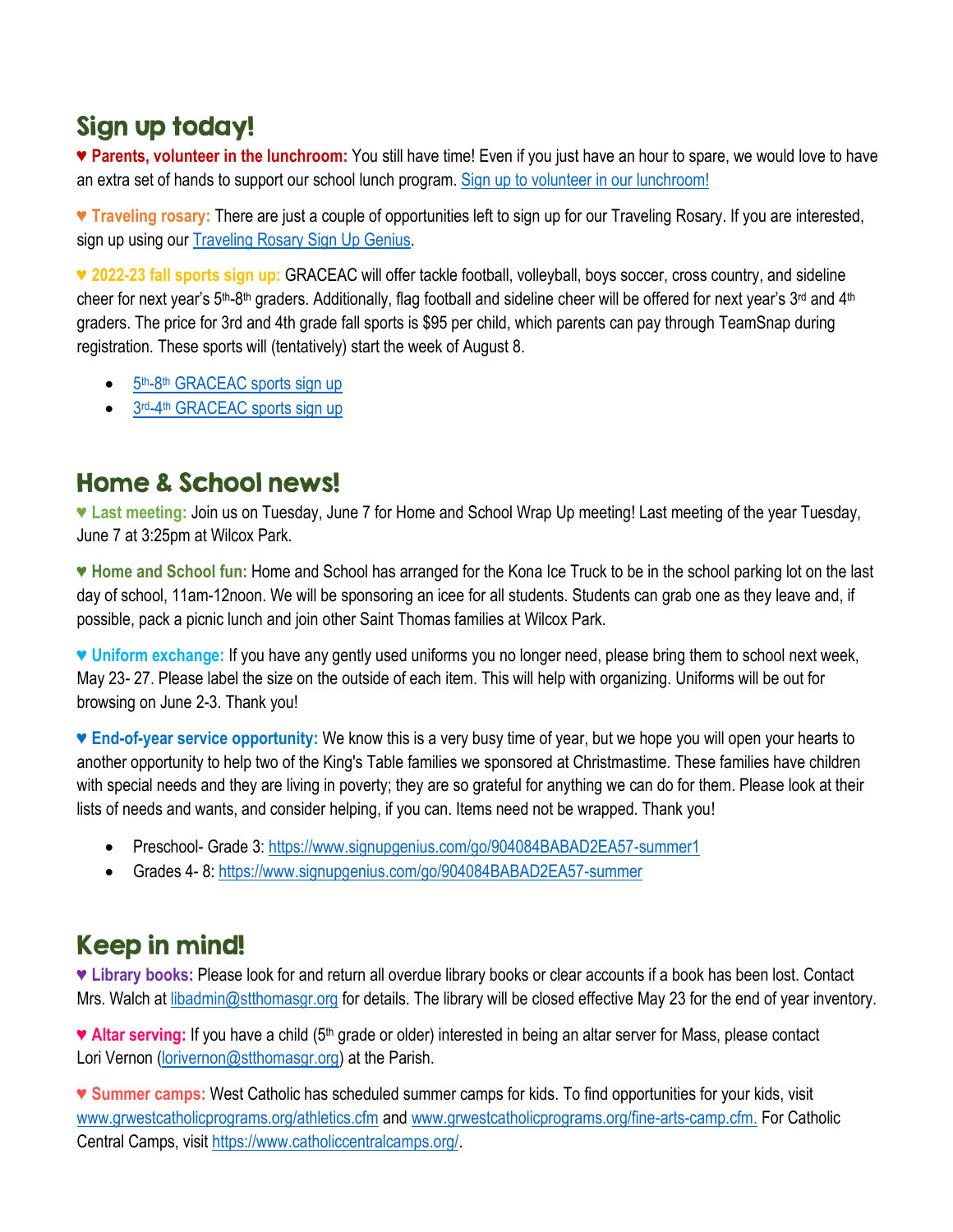# End of the Year Cheat Sheet

**June 1 –** P4 Last day of school

**June 2 –** P3 Last day of school

**June 3 –**

- $\bullet$  8<sup>th</sup> Grade last Mass (9:55am)
- 8<sup>th</sup> Grade last day of school
- Preschool End of Year Picnic Celebration (11am-1pm)

**June 7-9 –** Middle School Exams (dismissal at 11:30am)

**June 7 –** Home and School Wrap Up! Last meeting of the year Tuesday, June 7, 3:25pm at Wilcox Park.

**June 8 –** 8 th Grade Graduation Mass, 6pm

**June 10 –** All School Mass (9:55am) and Last Day of School (half day/11am dismissal) with Kona Ice in the parking lot and picnic (bring your own food) and celebration at Wilcox Park.



*Our dear, sweet Mrs. Stegehuis is retiring! Help us celebrate her time at Saint Thomas with cards from current and former students and parents. We will be collecting these in the office. Thanks!*

# COVID notifications

♥ **New COVID positive cases this week:** 4

# Auction 2022 – Don't delay! Get your tickets today!



**Early Bird Auction tickets on sale until June 10** Individual tickets — \$65 (\$75 after June 10) Table (seats 10) — \$900 (\$1,000 after June 10)

First 100 tickets sold will be entered into an Auction drawing to win a FitBit Inspire 2 health and fitness tracker.



Don't delay! Purchase today! Visit C<sub>bo.io</sub>/STA/Bidder.